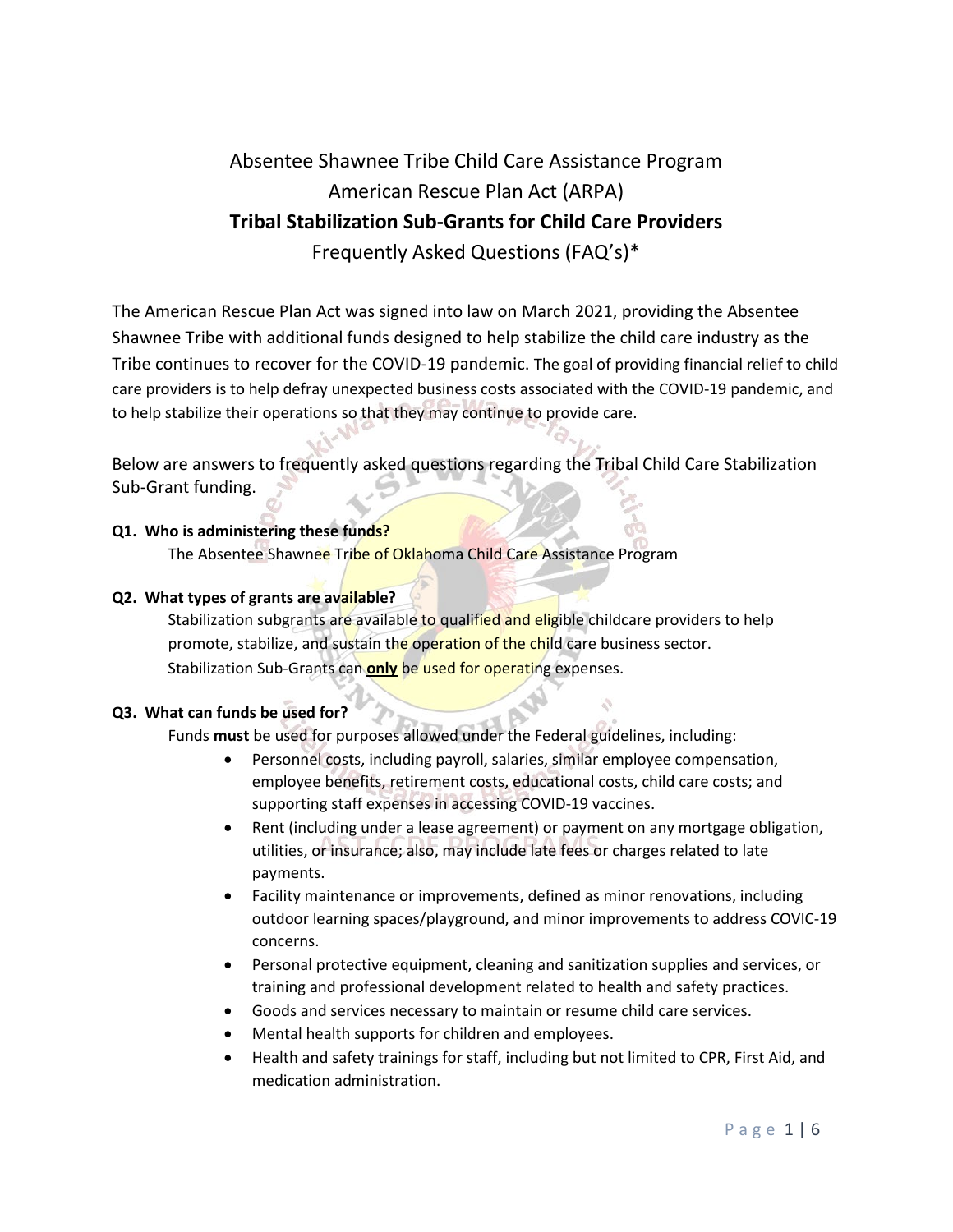#### **Q4. Can I use the funds for construction or major renovations?**

No, Funds may not be used for construction or major renovations. Major renovation means: (1) structural changes to the foundation, roof, floor, exterior or load bearing walls of a facility, or the extension of a facility to increase its floor area; or (2) extensive alteration of a facility such as to significantly change its function and purpose, even if such renovation does not include any structural change.

#### **Q5. Do grant funds need to be paid back?**

No, grant funds are not a loan, so they won't need to be paid back.

### **Q6. How will I receive the grant funds?**

Upon approval, by the Tribal Child Care Assistance Program the payment will be submitted and processed by the Tribal Finance Department and checks will be mailed.

### **Q7. Will child care providers have to submit receipts to show how funds were spent?**

Providers applying for the regular Stabilization Subgrant won't need to submit receipts, but providers are required to submit a monthly report on how you are spending the grant funds. The report can be emailed to [astchildcare@astribe.com](mailto:astchildcare@astribe.com) or mailed to AST CCDF Program, 2025 S. Gordon Cooper Drive, Shawnee, OK 74801.

Providers who are applying for the Reimbursement Subgrant will be required to submit receipts showing expenses paid from March 11, 2021-February 28, 2022. These can be submitted with the application. Providers have until July 1, 2022 to apply for these funds.

Providers will be reimbursed/funded up to the max funding amount based on their OKDSH Stars Level. Max levels: 3 Star= \$75,000, 2 Star= \$51,000, 1 Star+= \$25,200, 1 Star and Others= \$10,800. Eligible providers may apply for both application types.

Providers are **required** to maintain records on how funds were spent as your program could be selected for an audit. Per federal regulation requirements all recipients of federal funds need to keep financial documents for seven years.

# AST CCDF PROGRAMS

## **Q8. Are the COVID-19 Stabilization Grants taxable?**

Stabilization Grants are considered income by the IRS. The IRs has published information indicating that "receipt of a government grant y a business is generally not excluded from the business's gross income under the Federal Tax Code and therefore is taxable." Please consult your accountant or tax professional to understand more about your particular tax situation and how this guidance applies to your specific business structure.

The ARP Act does not exempt the ARP child care stabilization subgrant funding from taxation. Therefore, this funding is subject to the same tax rules as regular CCDF funding. State tax rules may apply. Regarding federal tax rules, please contact the Internal Revenue Service for guidance. In some cases, funds used to cover operating expenses may be exempt from taxation.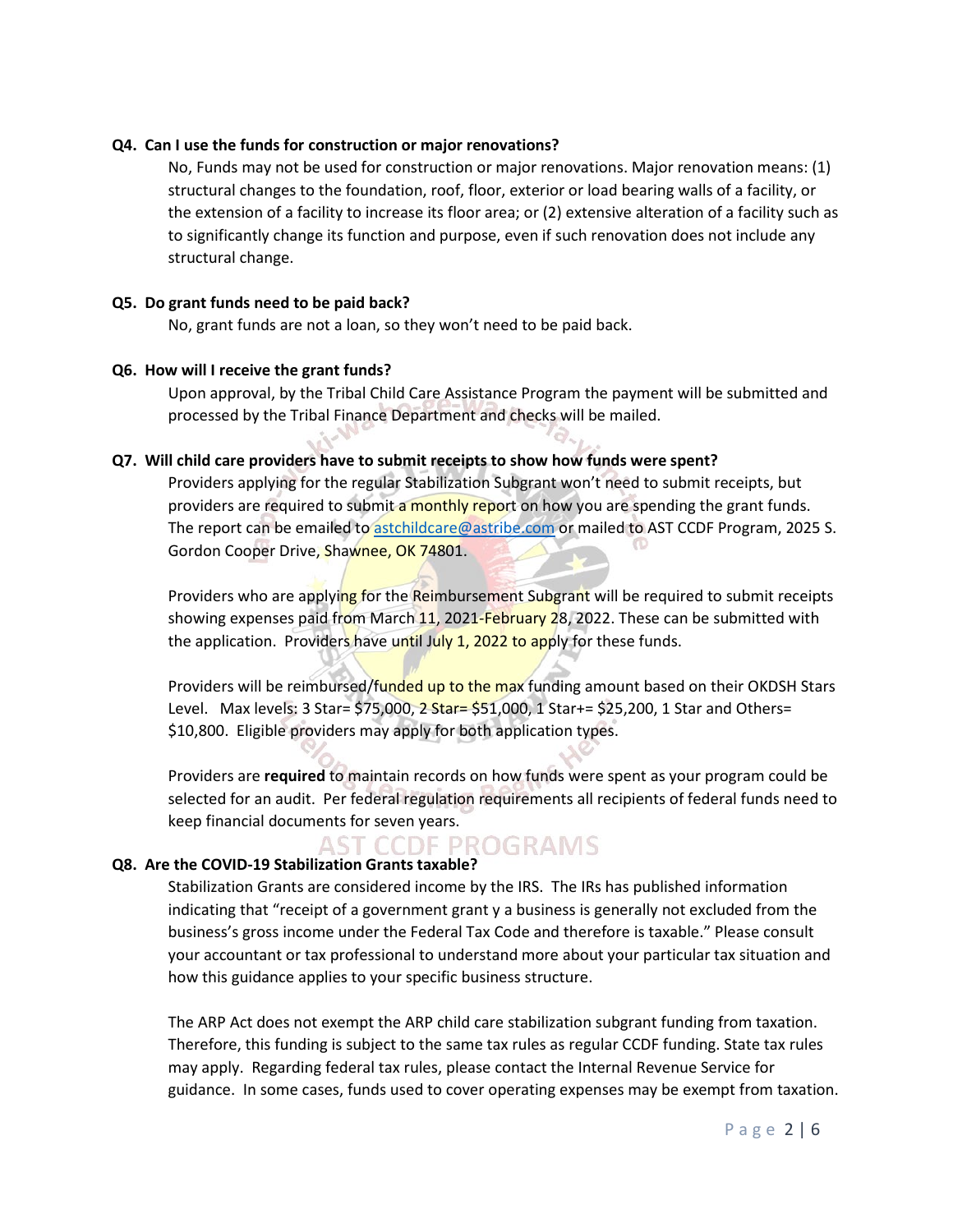## **Q9. Will providers be receiving a 1099 for tax purposes?**

Yes.

## **Q10. What are the funding cycles?**

Stabilization subgrants are based on monthly operating expenses. As many of these stabilization expenses are recurring to support provider's stability, the Tribal Child Care Assistance Program will make awarded subgrants with recurring payments to providers through the funding period.

Reimbursement subgrants are for past expenses from March 11, 2021 to February 28, 2022.

## **Q.11. Is the data in the provider application about funding awards public information?**

Absentee Shawnee Tribe of Oklahoma Child Care Assistance program will not use provider's confidential information for anything other then what's necessary for the purpose of the grant wa ho-ge-wa-peas permitted by law.

## **Q12. Under any circumstances will I have to pay the funds back?**

You may have to pay funds back if your program closes permanently and you haven't spent all the received funds, or you are using the funds for unallowable uses.

# **Q13. What are the consequences for providers who applied for and received funds that are not following the funding requirements?**

If there is an indication that a provider isn't using the COVID-19 Stabilization Grant funds for the purpose laid out by the federal government, it could result in termination of future grant payments, repayment of funds already received and/or an audit.

## **Q14. What do I do, if I have applied for a grant and need to change something?**

Send an email to [astchildcare@astribe.com](mailto:astchildcare@astribe.com) that included your first and last name, Business Name, Business Provider ID and the grant that you want cancelled or mail or drop off at the office. Your application will be cancelled, and you will be able to re-apply.

# **Q15. How long do I have to spend the funds I receive?**

Stabilization Funds: Every 30 days (with Expense report due by the 5<sup>th</sup> working day of the following month)

# **AST CCDE PROGRAMS**

# **Eligibility**

# **E1. What type of child care programs qualified and are eligible to receive Child Care Stabilization Subgrant funds?**

- DHS and/or Tribal Licensed family child care homes
- DHS and/or Tribal Licensed group child care homes
- DHS and/or Tribal Licensed child care centers
- DHS and/or Tribal Licensed school-aged programs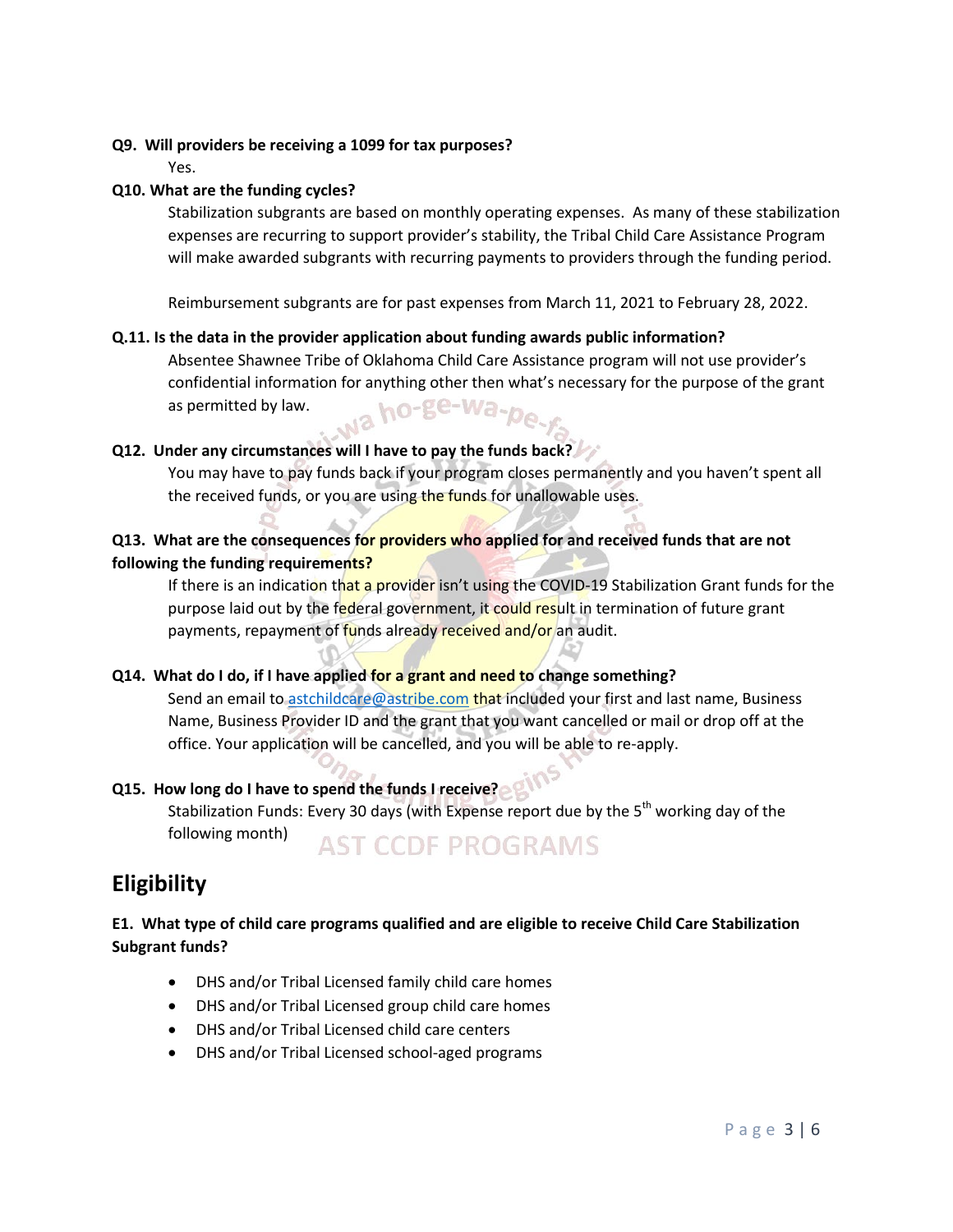In addition, the above eligible programs **must** be licensed, certified, regulated, or registered and CCDF-eligible and had to have been serving children and in operation, before March 11, 2021.

Qualified providers include child care providers that are open and available to provide child care services on the date they apply for a subgrant or are temporarily closed due to public health, financial hardship, or other reasons related to the COVID-19 public health emergency and plan to re-open in a timely fashion. They must meet applicable health and safety requirements and be in good standing throughout the funding period with the Absentee Shawnee Tribe of Oklahoma Child Care Assistance program to remain eligible.

## **E2. What is required of child care providers who accept grant funds?**

If you are an eligible provider interested in applying for the COVID-19 Stabilization grant, you must attest/certify to the items listed below each time that you apply/renew. **(See Application)**

- 1. My facility is open and operating a Tribal licensed child care program, OR my facility is temporarily closed as per OK Department of Health advisement for COVID-19 related closure.
- 2. My facility will meet all child care rules and regulations according to my tribal license type.
- 3. My facility, when open and operating and available to provide child care, will implement policies in line with guidance from the Centers of Disease Control and Prevention (CDC) and with guidance and orders from state and local public health authorities.
- 4. For each employee at my facility on the day of this application, I agree that I must pay at least the same or higher amount in weekly wages and maintain the same or higher benefits for the duration of the grant period. I will not issue any involuntary furloughs, layoffs, etc. through the duration of the subgrant period.
- 5. To the extent possible, I will provide relief from copayments and tuition payments for the families enrolled at my facility. I will prioritize such relief for families struggling to make either type of payment, including efforts to connect families to other assistance that may be available.
- 6. After award payment is issued, I acknowledge that I must report on how the grant funds were utilized at my facility. This report must take place within timeframes and in the manner specified by the Tribal Childcare program, and I acknowledge that I am expected to participate in any financial and program monitoring related to this grant award, as defined and required by tribal law, to ensure appropriate use of funds.
- 7. I understand that if my facility permanently closes during the subgrant period, I am responsible for immediately reporting the closure to the Tribal Childcare Program.
- 8. I attest that the information I provide about my facility in the grant application, to the best of my knowledge, is accurate and true for the purposes of determining the grant award amount.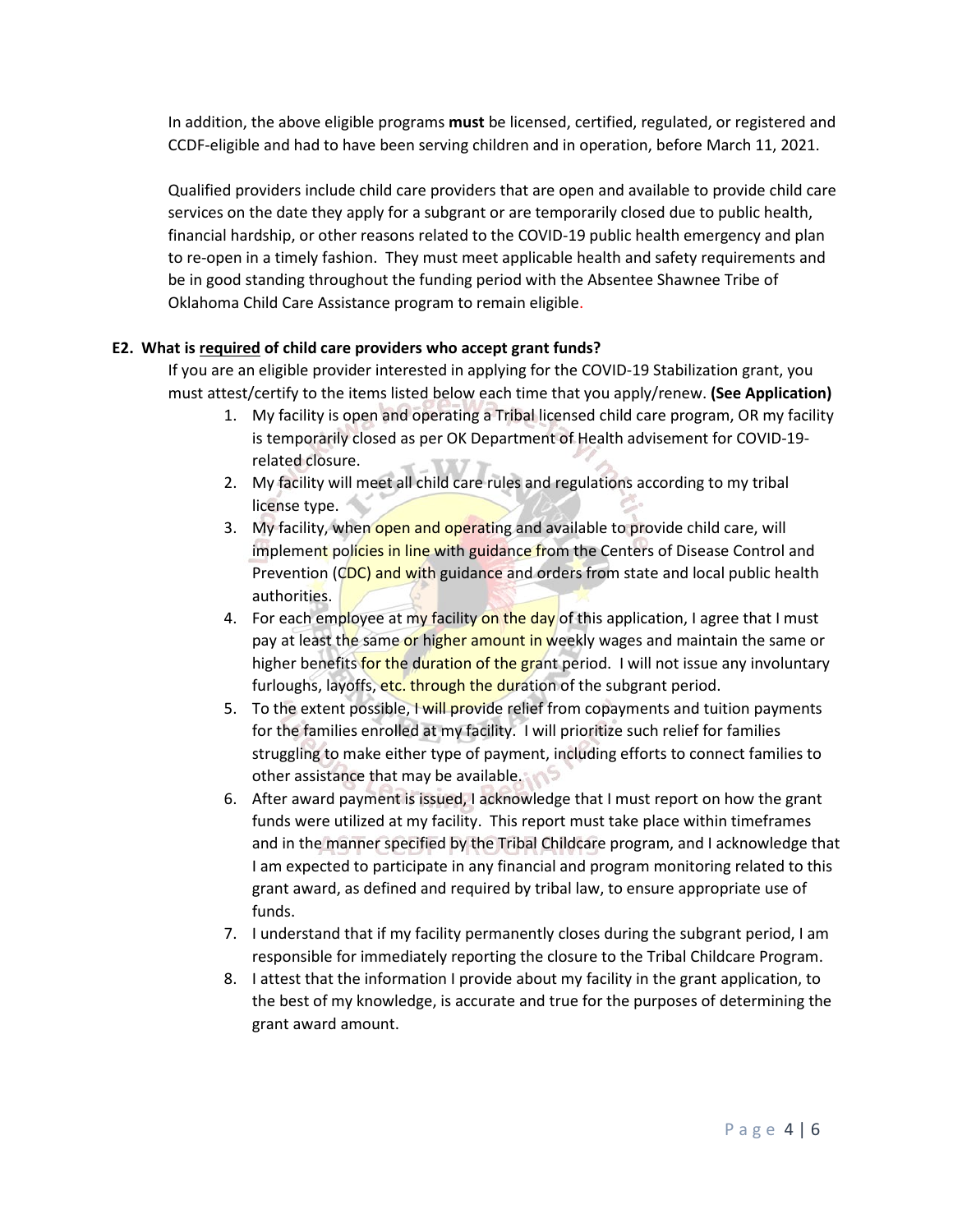### **E3. What is required of child care providers who accept grant funds?**

Child care businesses are required to be open and available to provide child care services or temporarily closed due to public health, financial hardship, or other reasons relating to the COVID-19 public health emergency. They must meet applicable health and safety requirements and be in good standing throughout the funding period with the Absentee Shawnee Tribe Child Care program to remain eligible.

## **E4. When do providers have to be open in order to be eligible for grant funds?**

Providers must be open and operating a DHS/Tribal licensed child care program on the day they submit a grant application.

## **E5. Under what circumstances can providers be closed temporarily and still be eligible for grant funds?**

Temporary closure due to public health guidance issued for the Oklahoma Department of Health, or the provider's local public health department. The program temporarily closed days due to the primary care providers having a positive COVID-19 test result or close contact exposure.

# **E6. Do I need to pay my employees if my program is closed temporarily and still eligible for grant funds?**

Yes, for each employee at my facility I must pay at least the same or higher amount in weekly wages and maintain the same or higher benefits for the duration of the grant period. You also may not issue any involuntary furloughs, layoffs, etc., through the duration of the subgrant period.

## **E7. Can I still receive grant funds if my child care program in under corrective action?**

If you program is under provisional license, intent to revoke or suspension you are ineligible to receive grant funding. The tribe agency will re-evaluate eligibility once all non-compliant standards are corrected and the corrective action has been removed from the program license.

# **Grant Application Process Parning Begins**

## **G1. How do I apply for the Child Care Stabilization Grant?**

Stabilization subgrant applications are available online a[t https://www.astribe.com/child-care/](https://www.astribe.com/child-care/) or providers can request an application be mailed to them by phone 405-445-6000 or email [astchildcare@astribe.com](mailto:astchildcare@astribe.com) .

## **G2. What information and documentation is needed to apply for grant funds?**

No additional documentation is required when initially applying for a stabilization subgrant award. However**,** providers will need to answer questions about enrollment, employment, and operating expenses, but no documentation will be required when you apply.

Receipts are required to be submitted with the Reimbursement Subgrant application.